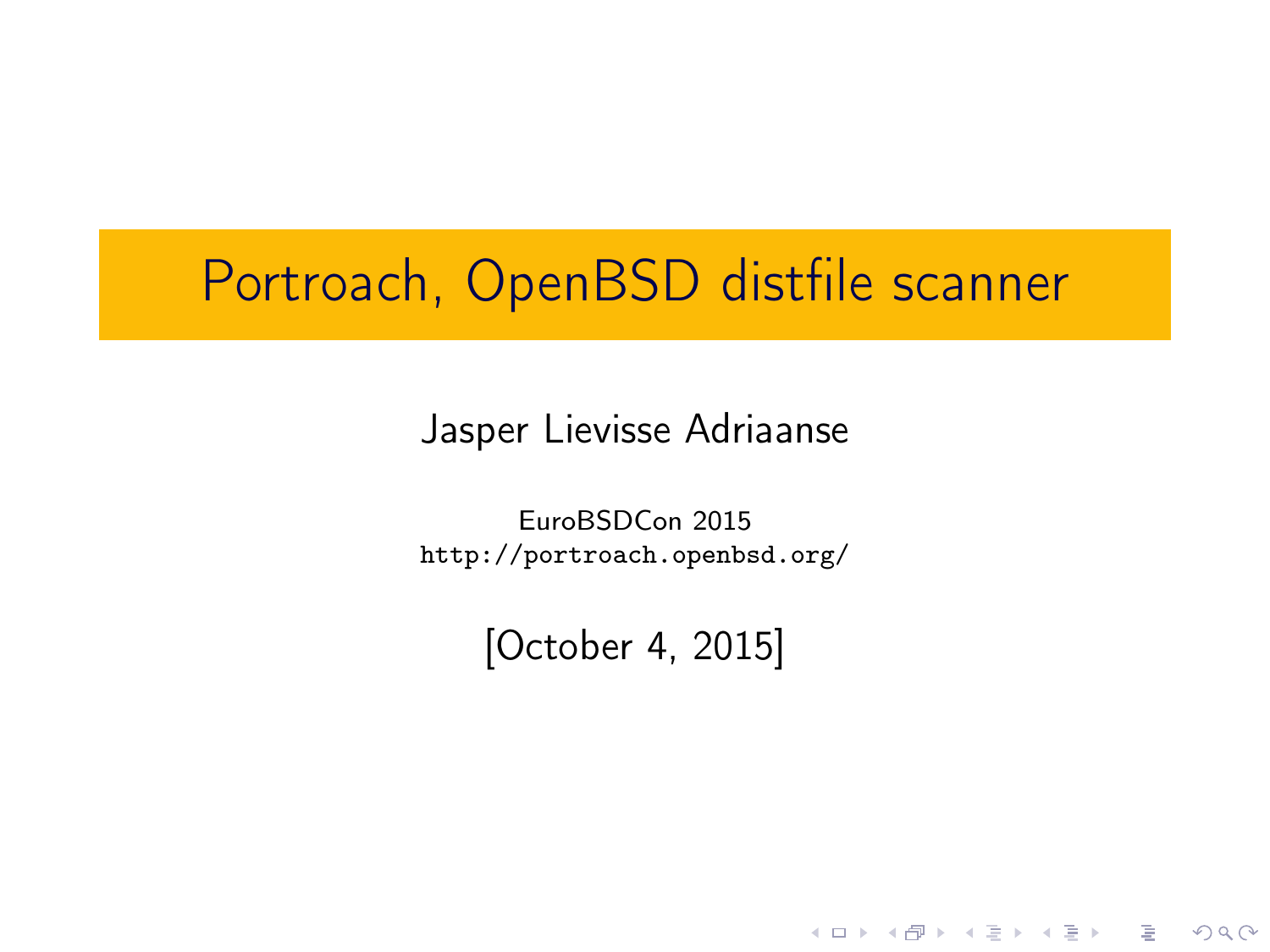

### [Introduction](#page-2-0)

**[History](#page-5-0)** 

[Present](#page-10-0)

[Future](#page-22-0)

[Conclusion](#page-24-0)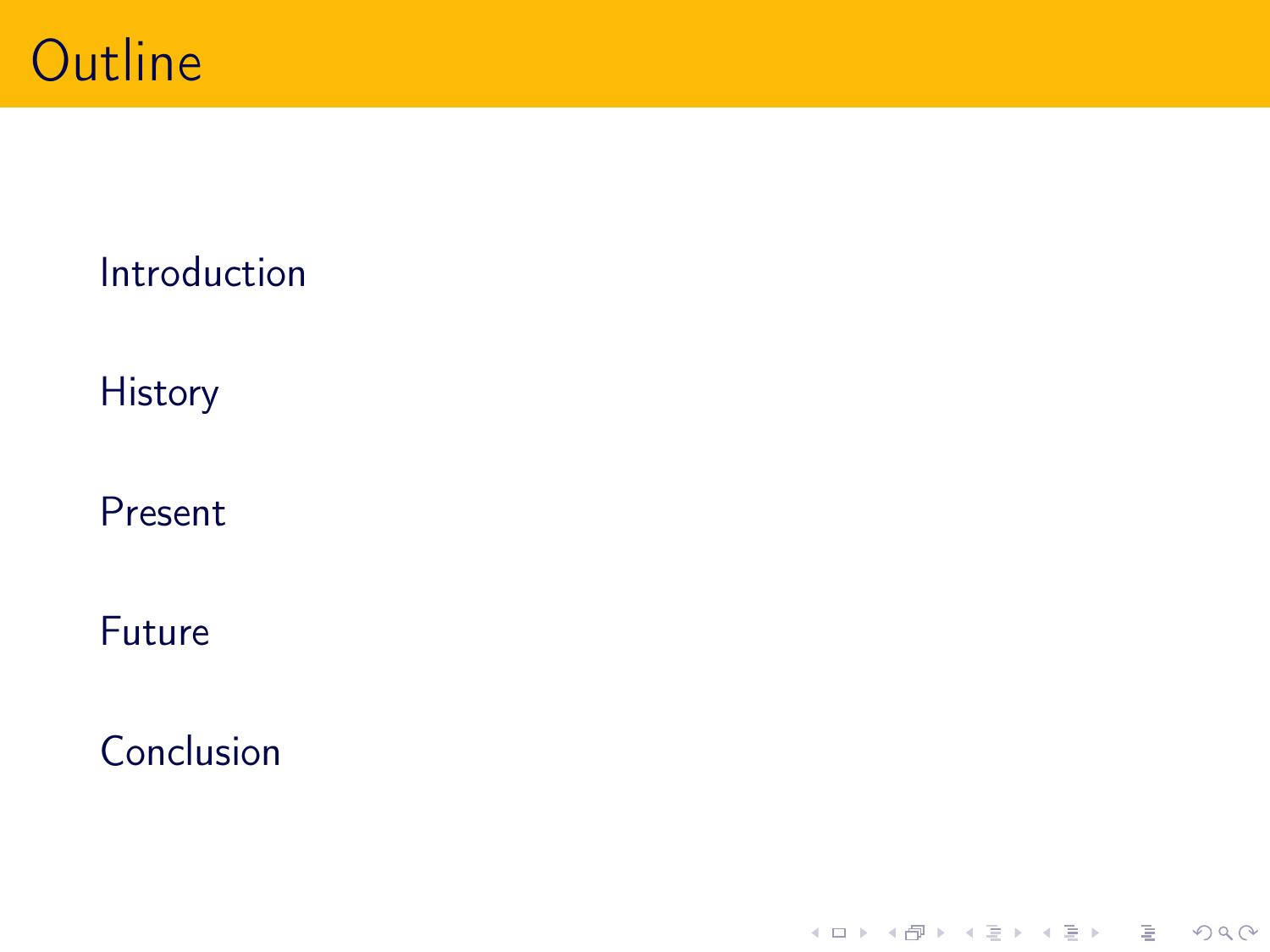# <span id="page-2-0"></span>[Introduction] Who am I?

- ▶ jasper@ since 2006
- $\blacktriangleright$  ports
	- $\triangleright$  GNOME
	- $\blacktriangleright$  Puppet
- ▶ OpenBSD/octeon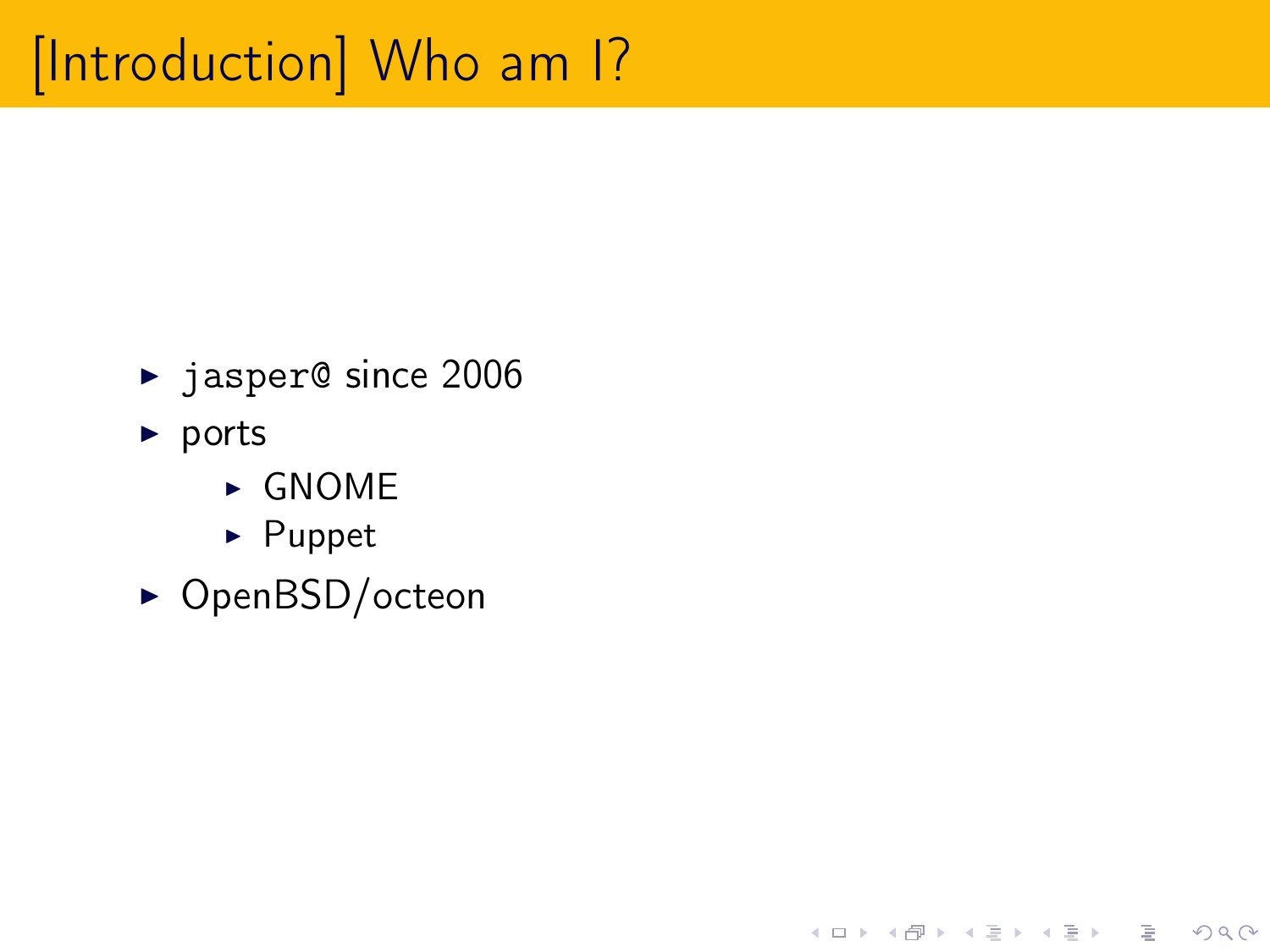- $\blacktriangleright$  distfile scanner
- ► HTML/JS frontend
- $\blacktriangleright$  daily e-mail reminder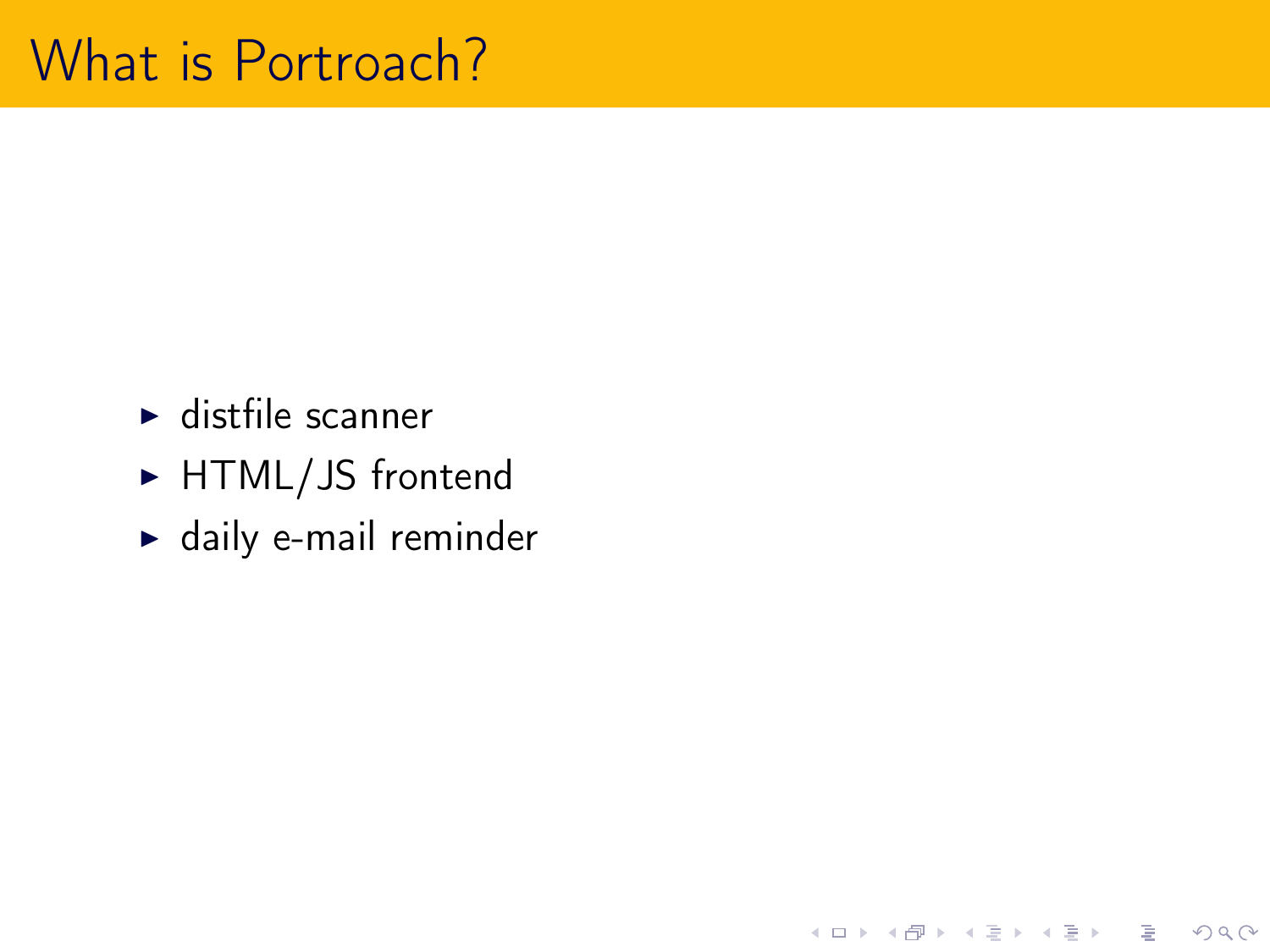## Why does it exist?

- $\blacktriangleright$  I'm lazy
- $\blacktriangleright$  Metrics

**KID KINK KEX KEX - E - YO QO**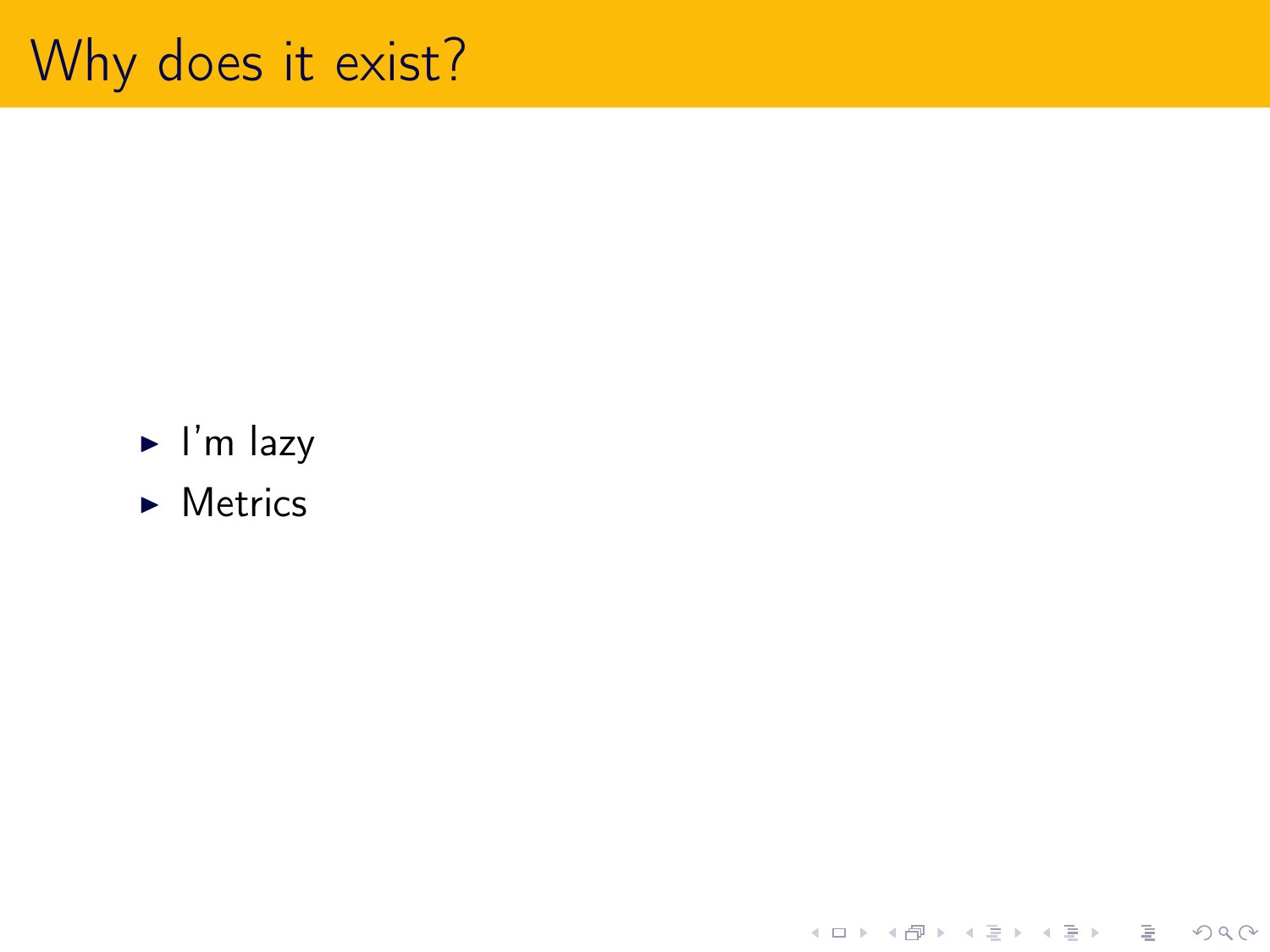- <span id="page-5-0"></span>► FreeBSD project by Shaun Amott
	- ▶ <portscout.freebsd.org>

 $\blacktriangleright$  Jaleous looks at it in 2012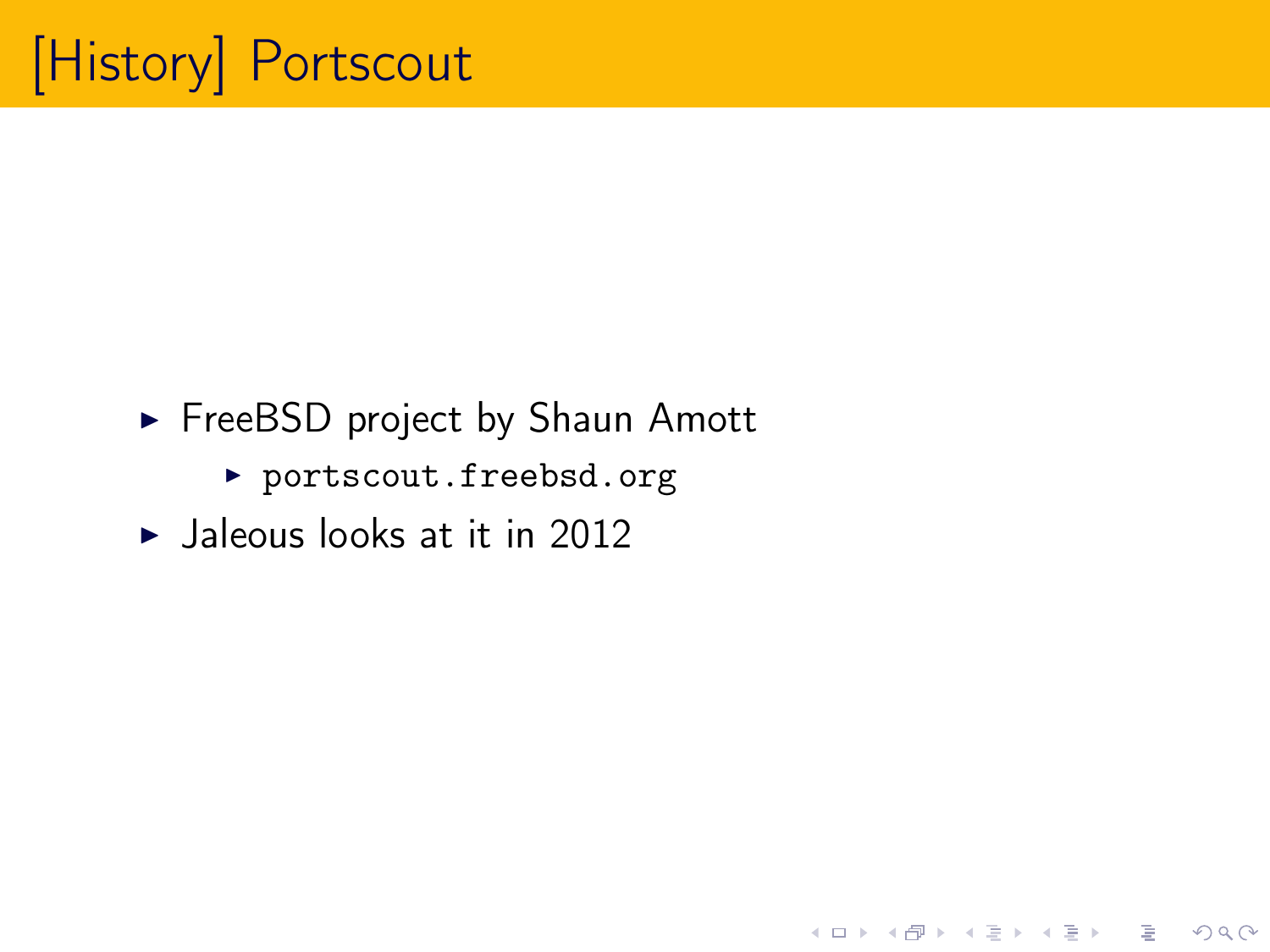- $\blacktriangleright$  Initial "support" with make show
	- $\triangleright$  make -V foo -V bar didn't work

K ロ ▶ K 레 ▶ K 코 ▶ K 코 ▶ 『코 │ ◆ 9 Q Q ←

- $\rightarrow$  pull requests submitted to mm@'s repo
	- $\triangleright$  remain open to this day
- $\blacktriangleright$  FreeBSD compat kept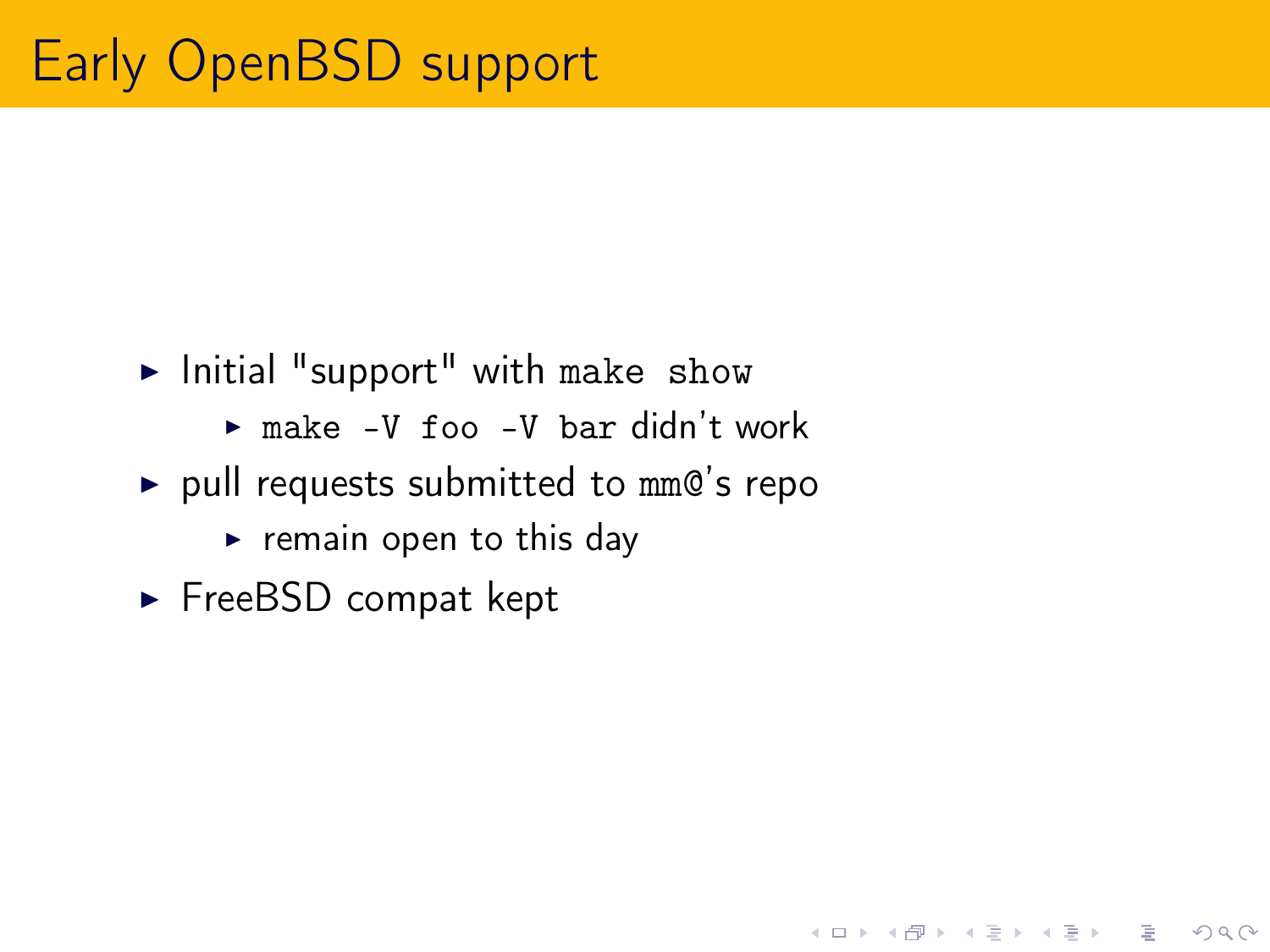- $\blacktriangleright$  Renamed to Portroach
- $\triangleright$  OpenBSD-only
	- $\triangleright$  no more XML datasource
	- ▶ Remove FreeBSD compat and quirks

- $\blacktriangleright$  Rewritten frontend
	- ▶ JSON output (webscale!)
	- $\triangleright$  AngularJS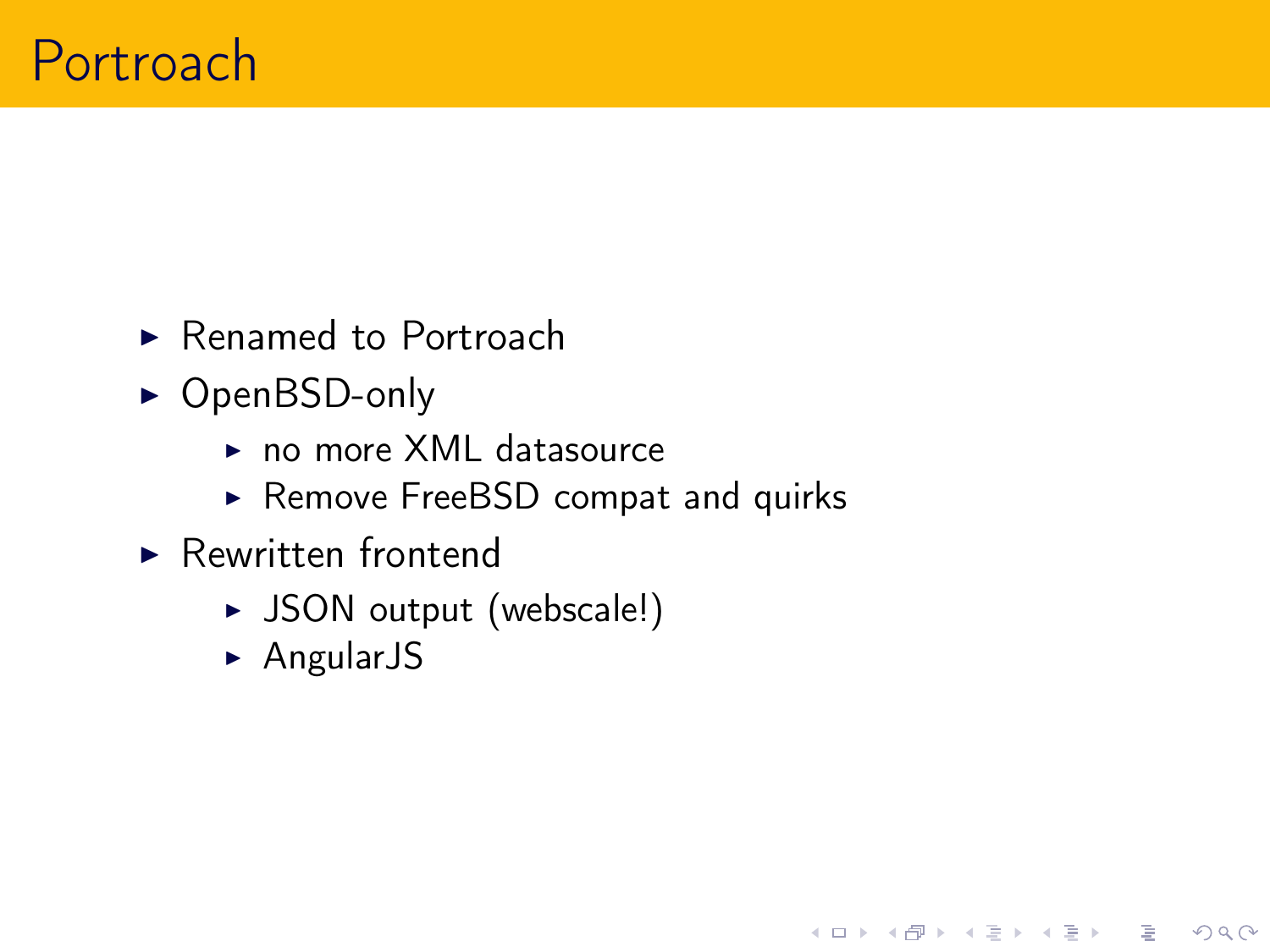$\triangleright$  or, "How to improve Portroach in 100 commits"

- $\triangleright$  Spring cleaning
	- $\blacktriangleright$  unused code
- $\triangleright$  Unreliable discovery method rewritten
	- ▶ SQLports
- $\triangleright$  Removed ports (finally!)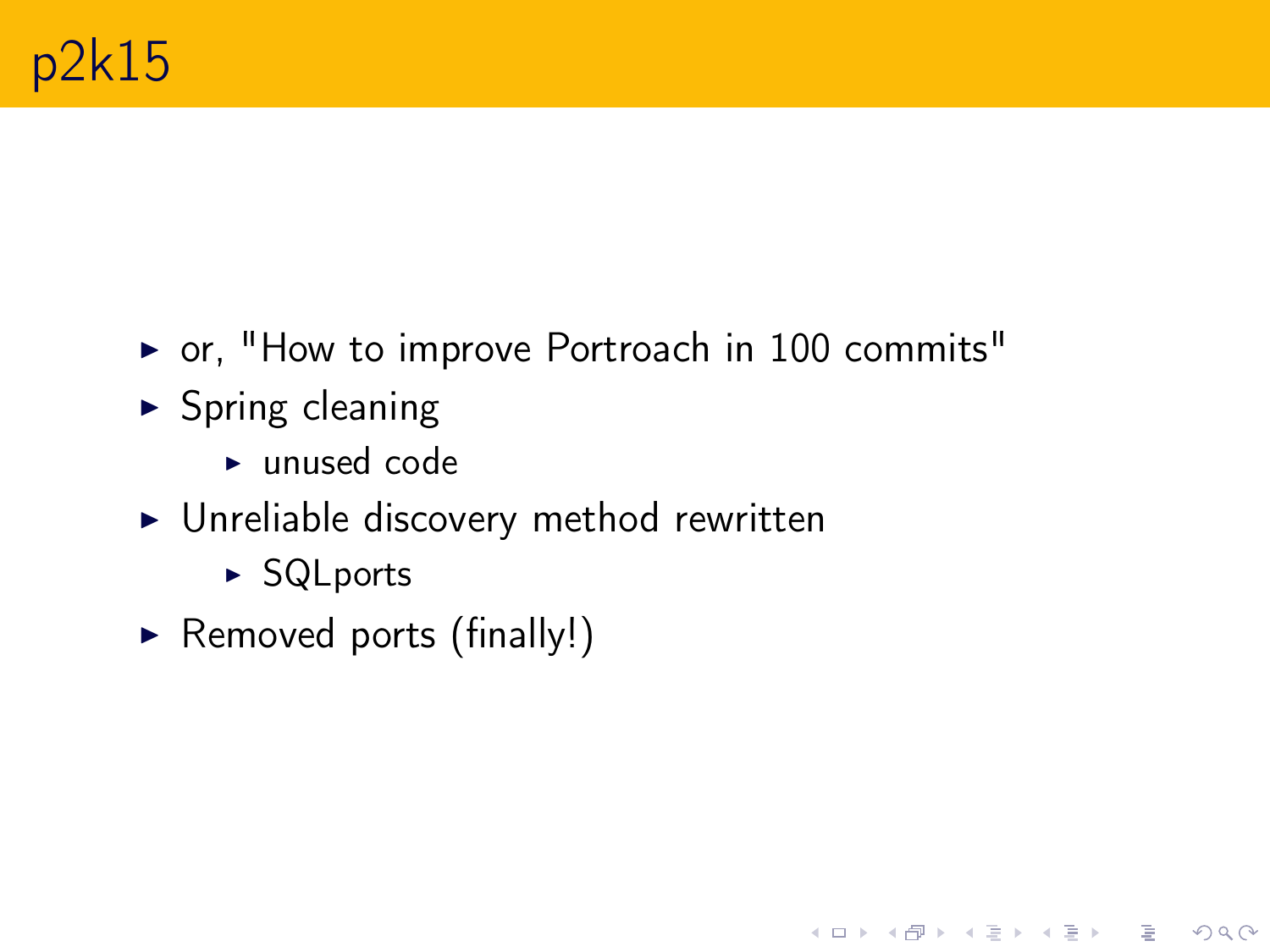### $\blacktriangleright$  Many new "site handlers"

- $\blacktriangleright$  BitBucket
- $\triangleright$  CPAN
- $\triangleright$  GitHub
- $\blacktriangleright$  Hackage
- $\triangleright$  NPM
- $\triangleright$  PEAR / PECL

K ロ > K 個 > K 差 > K 差 > → 差 → の Q Q <

- $\triangleright$  PyPI
- $\blacktriangleright$  RubyGems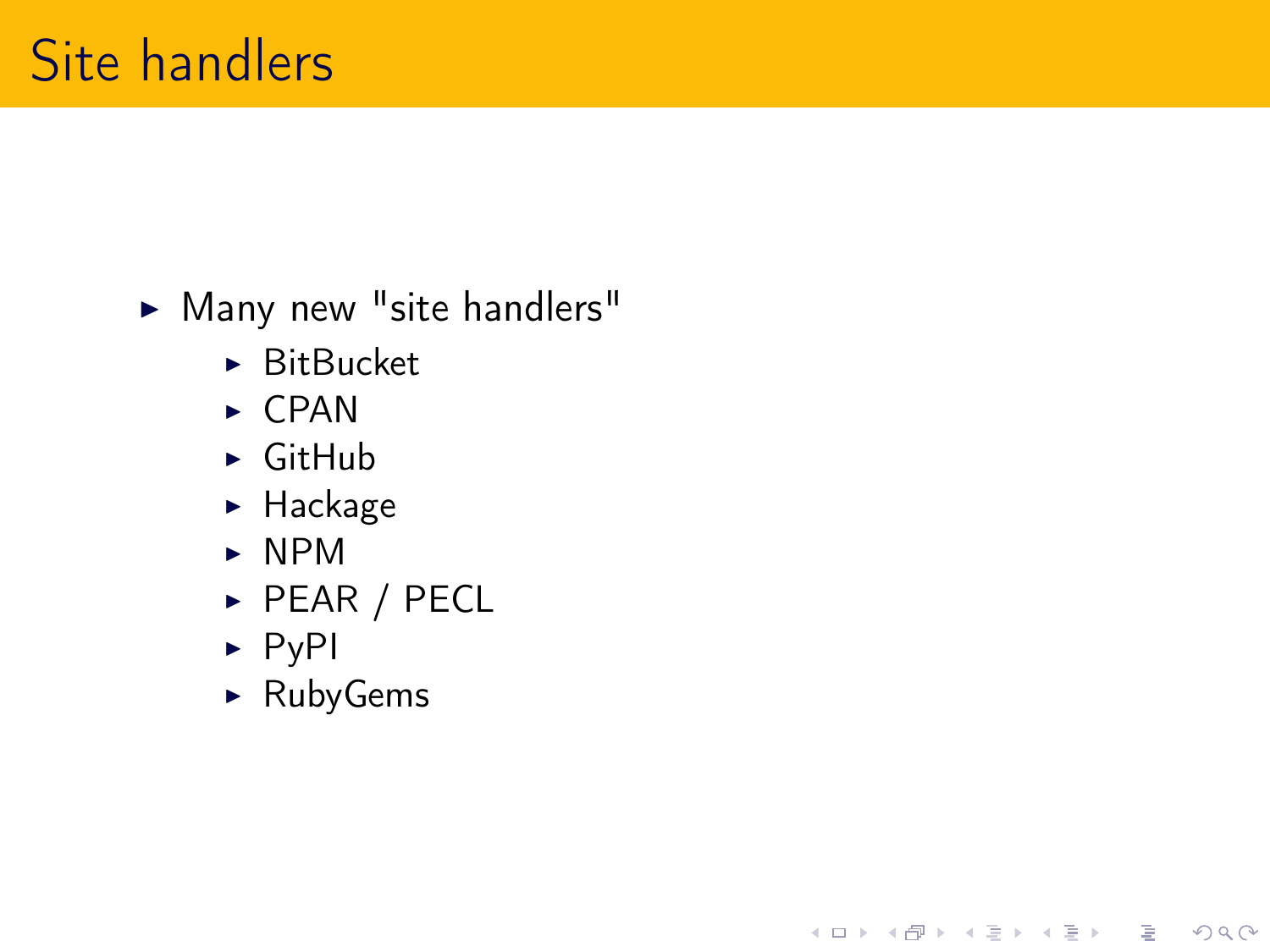- <span id="page-10-0"></span> $\triangleright$  Obvious Portroach sweeps
- $\triangleright$  Attention to dead wood
- $\blacktriangleright$  21 subscribers to daily reminders

 $\blacktriangleright$  7 non-developers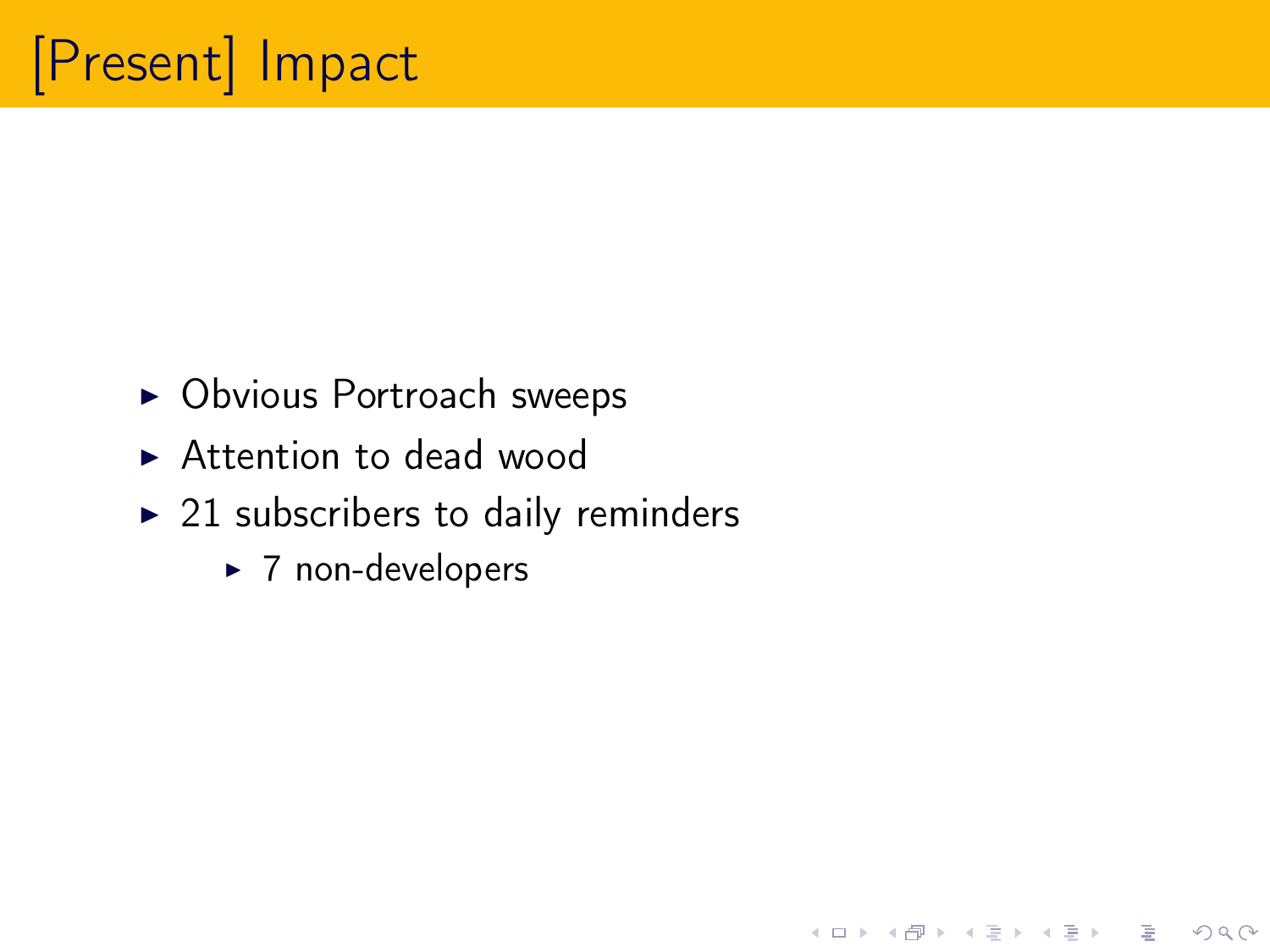## **Results**

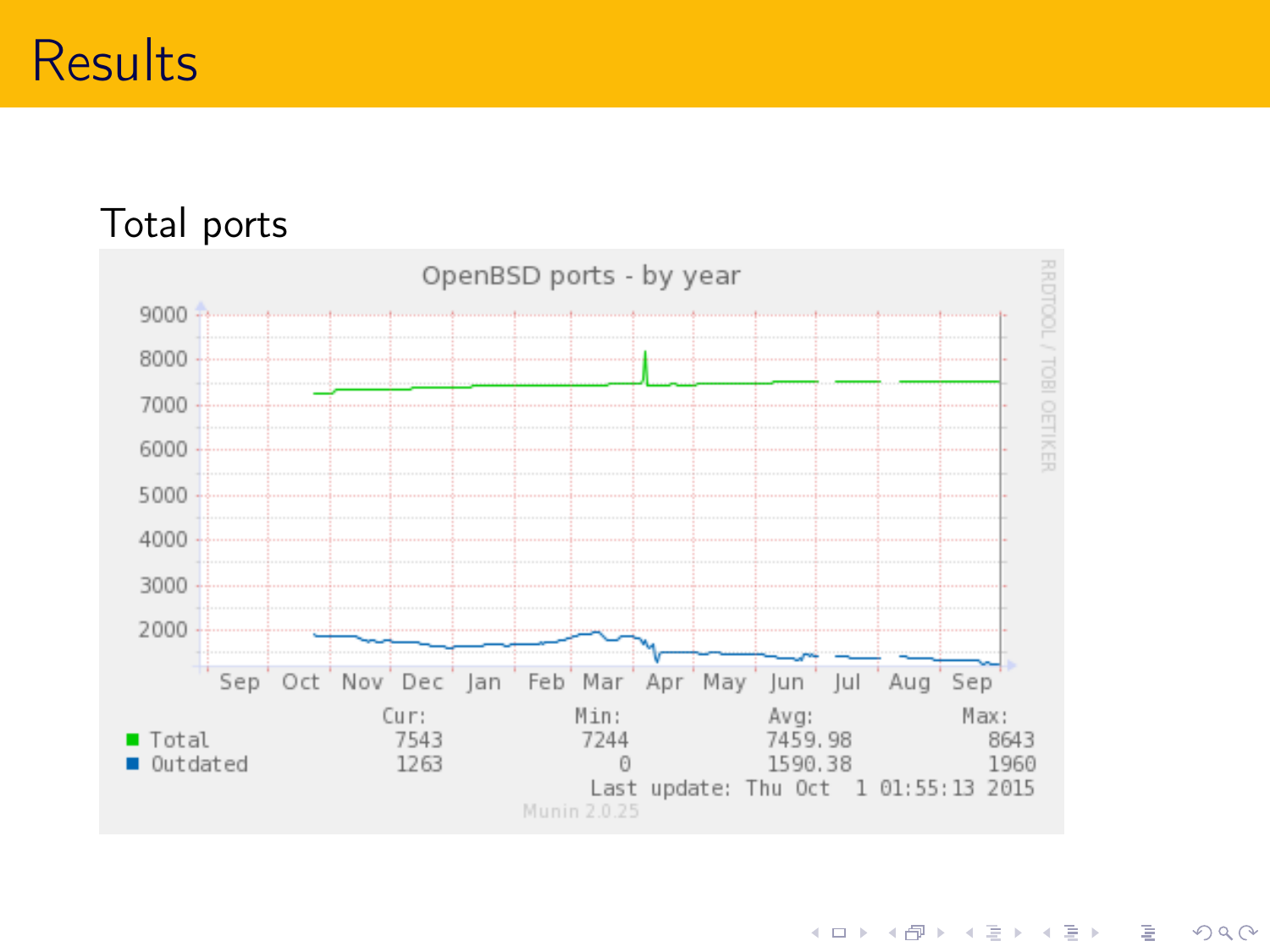# Result (cont.)

#### Outdated ports



イロト イ押ト イヨト イヨト È.  $QQQ$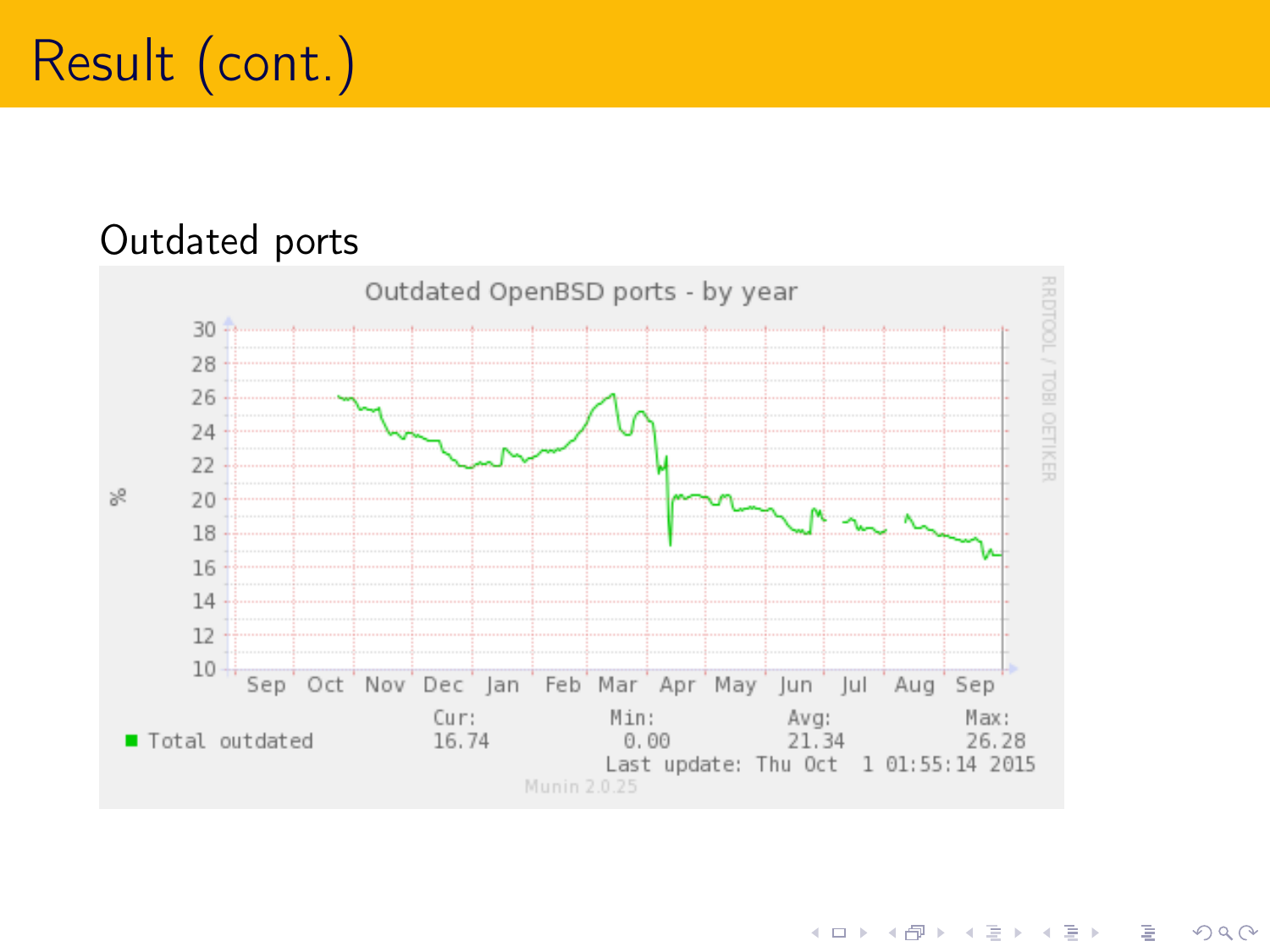### PORTROACH and PORTROACH\_COMMENT

 $\triangleright$  portroach is not omniscient or perfect

**K ロ X 〈 日 X X 王 X X 王 X X 王 X Y 〈 Q Q 〈 V** 

- $\triangleright$  PORTROACH
- $\blacktriangleright$  PORTROACH\_COMMENT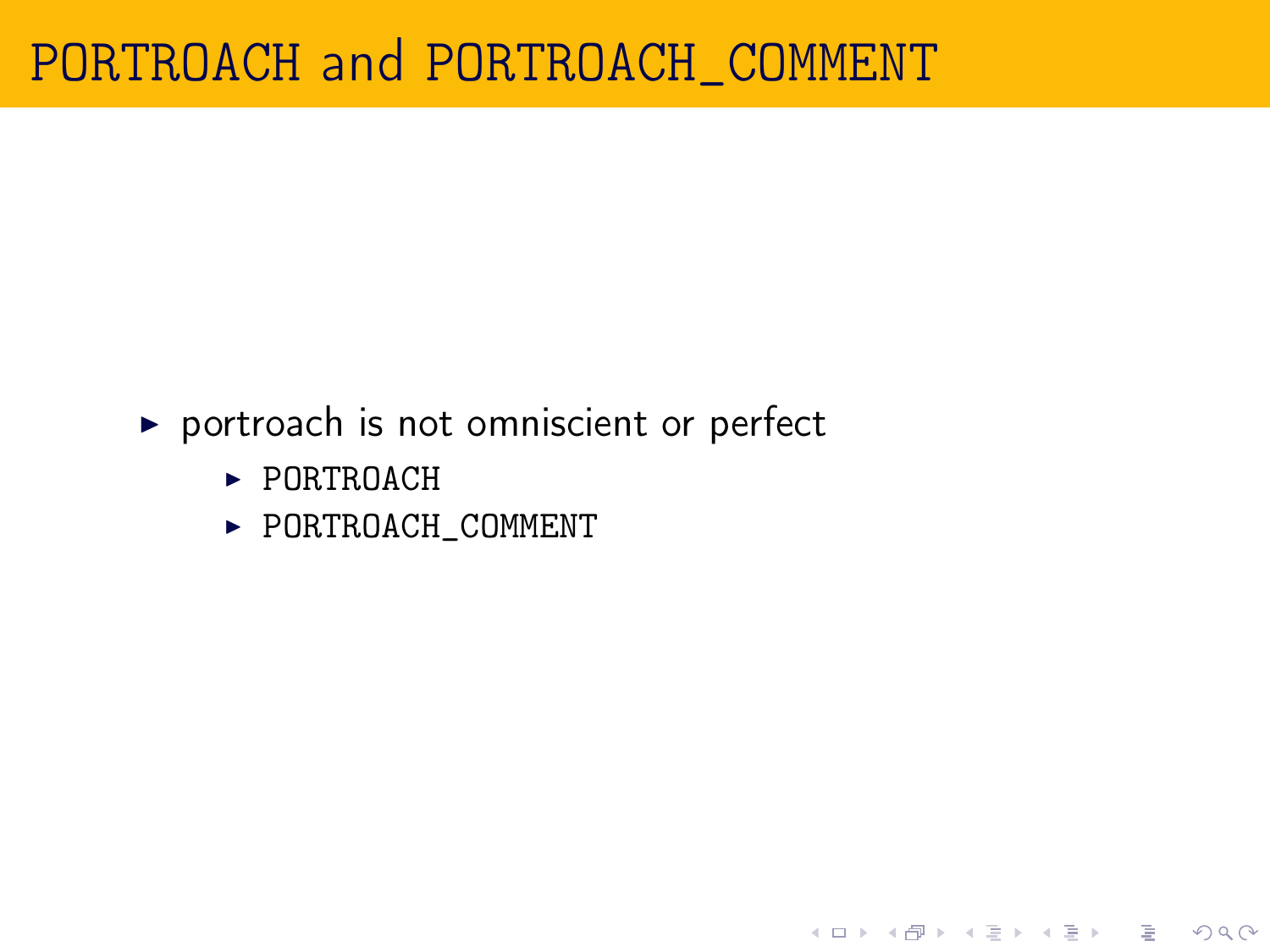## PORTROACH and PORTROACH\_COMMENT

- $\triangleright$  portroach is not omniscient or perfect
	- $\blacktriangleright$  PORTROACH
		- $\blacktriangleright$  PORTROACH=limitw:1,even
		- $\blacktriangleright$  PORTROACH=limit: $\hat{1}\cdot\hat{1}$ .15

**K ロ X 〈 日 X X 王 X X 王 X X 王 X Y 〈 Q Q 〈 V** 

 $\blacktriangleright$  PORTROACH\_COMMENT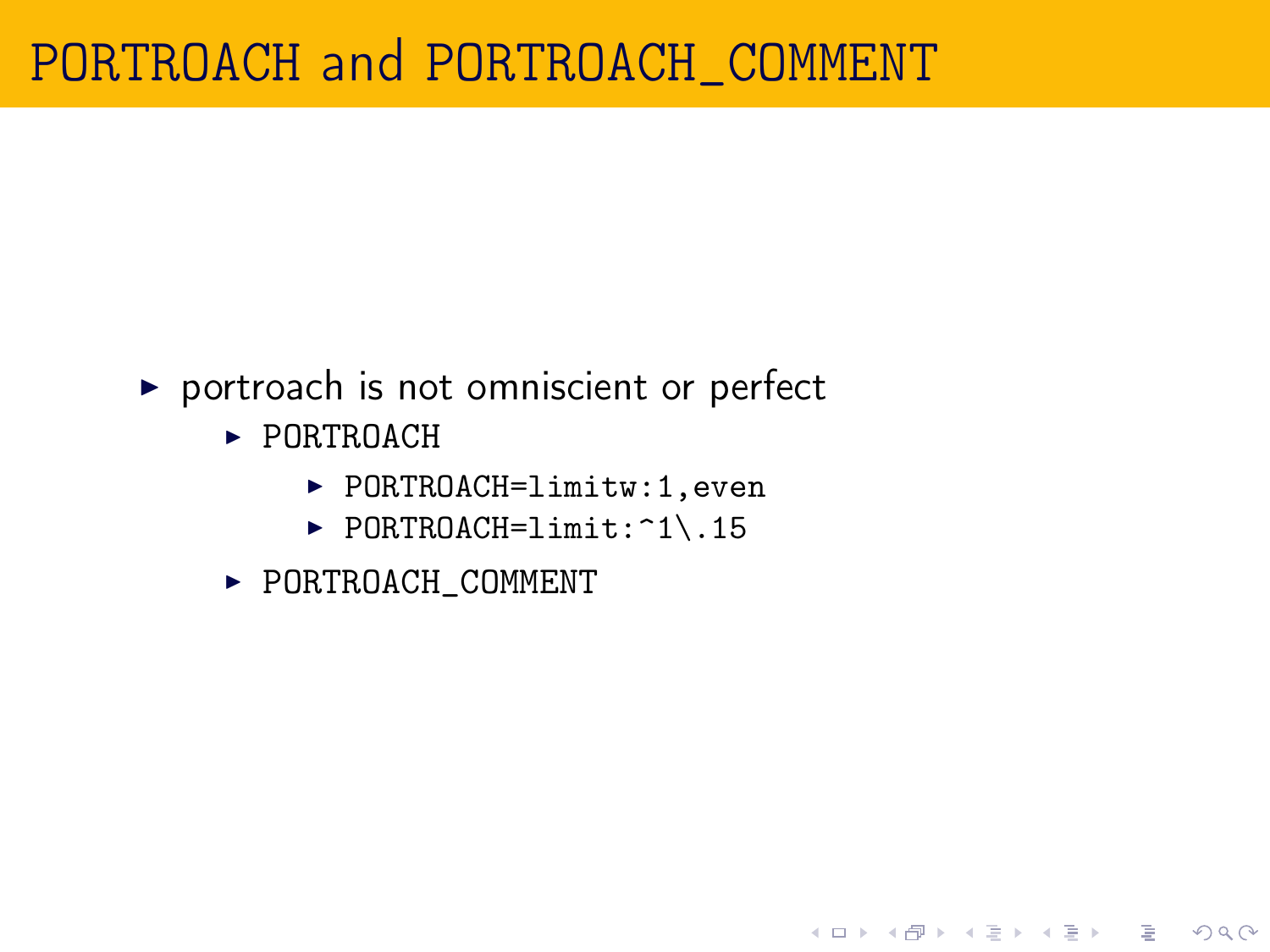- $\triangleright$  OpenBSD package
	- <sup>I</sup> pkg\_add portroach
- $\triangleright$  GitHub
	- ▶ git@github.com:jasperla/portroach.git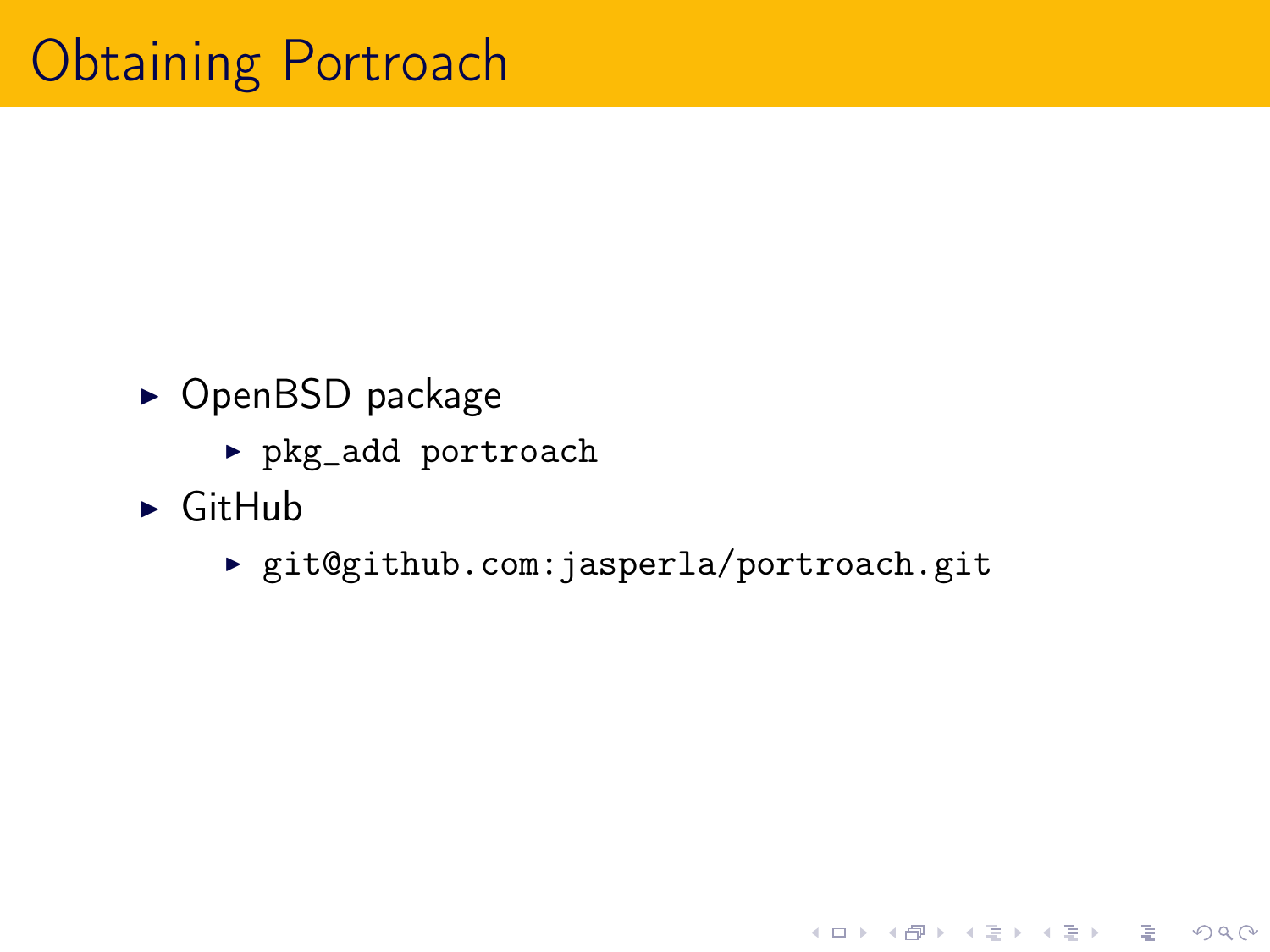▶ portroach.conf restrict maintainer = 'jasper@openbsd.org'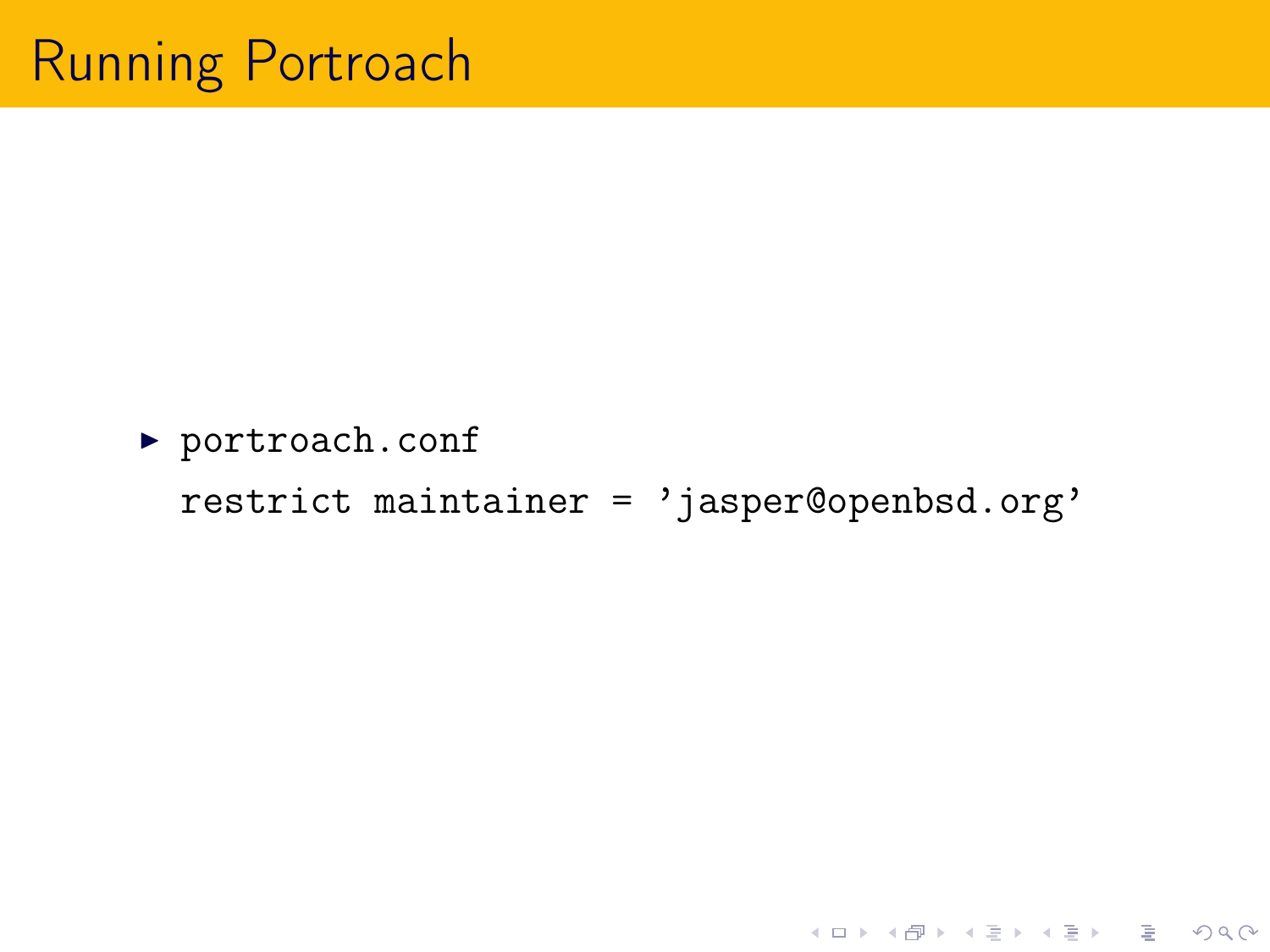$\triangleright$  Setup database (see portroach(1))

K ロ ▶ K 레 ▶ K 코 ▶ K 코 ▶ 『코 │ ◆ 9 Q Q ←

- ▶ portroach (re)build
- $\blacktriangleright$  portroach check
- $\blacktriangleright$  portroach generate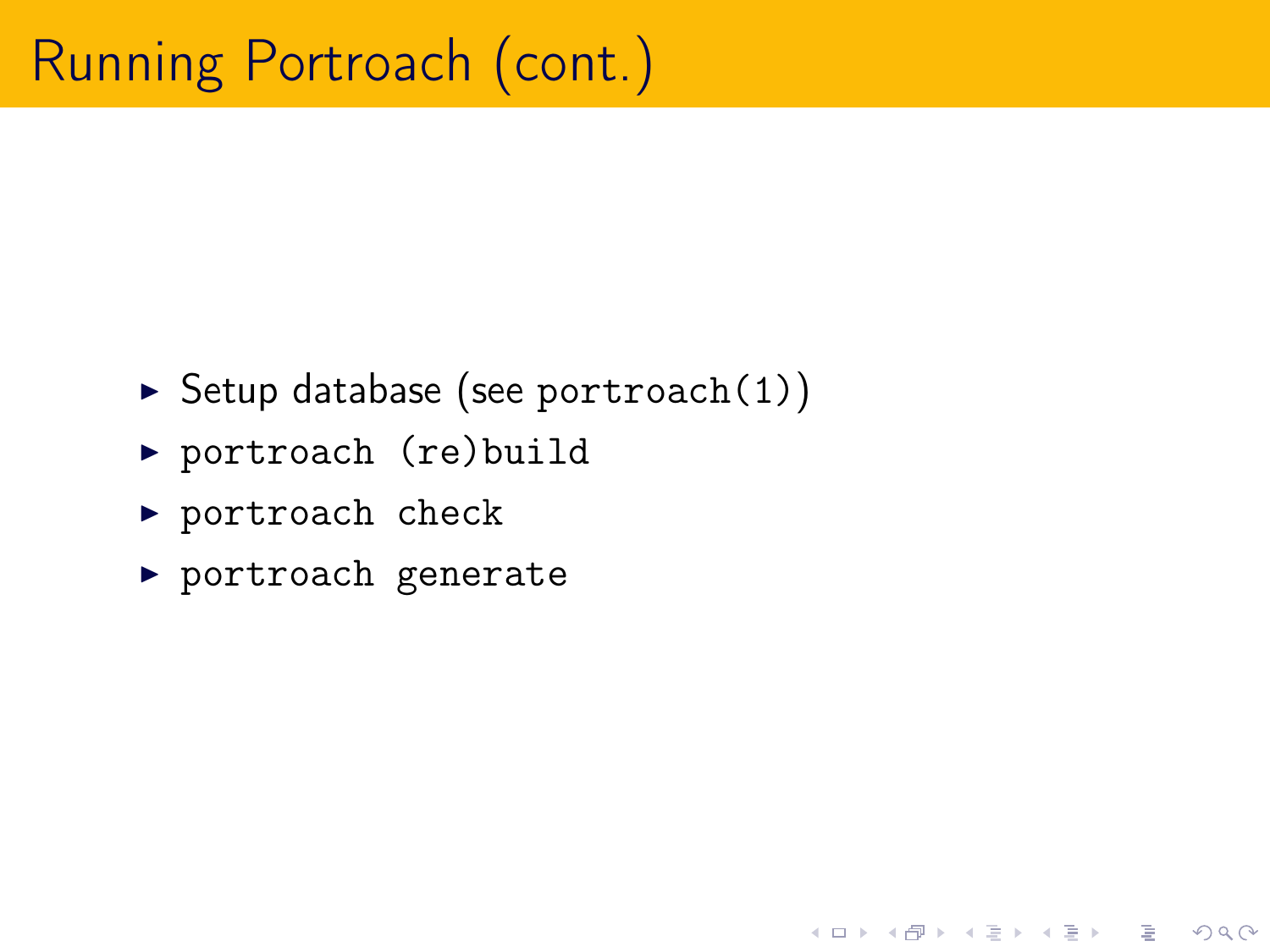# Running Portroach (cont.)

- $\blacktriangleright$  (re) build database
- $\triangleright$  spawn N threads
- $\blacktriangleright$  each crawl...
- $\blacktriangleright$  ... and crawl...
- $\blacktriangleright$  ... and report back

K ロ > K 個 > K 差 > K 差 > → 差 → の Q Q <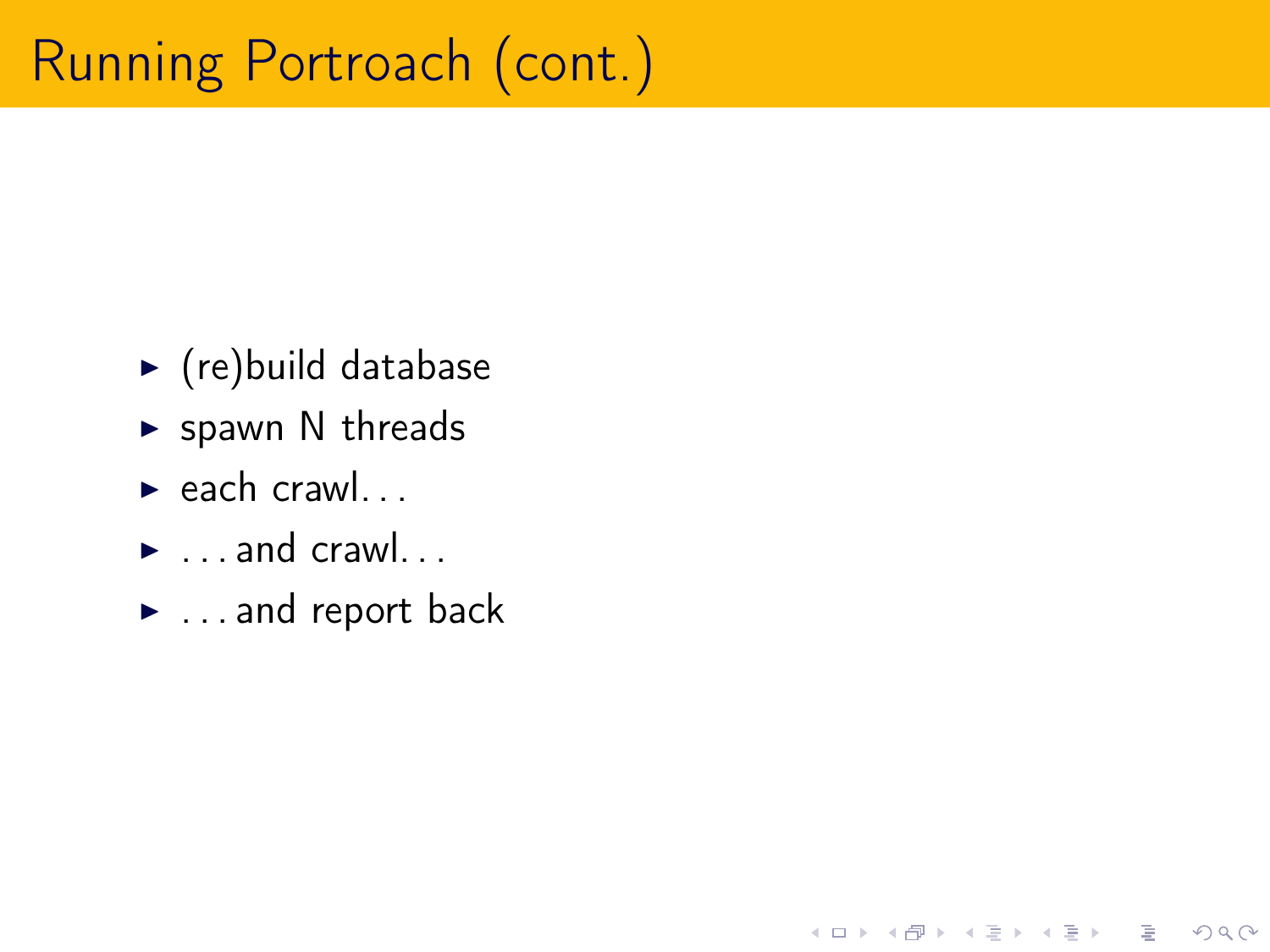- $\blacktriangleright$  Webfrontend
	- ▶ <portroach.openbsd.org>

- $\triangleright$  JSON "api"
- ► get\_outdated by afresh10
- $\blacktriangleright$  cl-portroach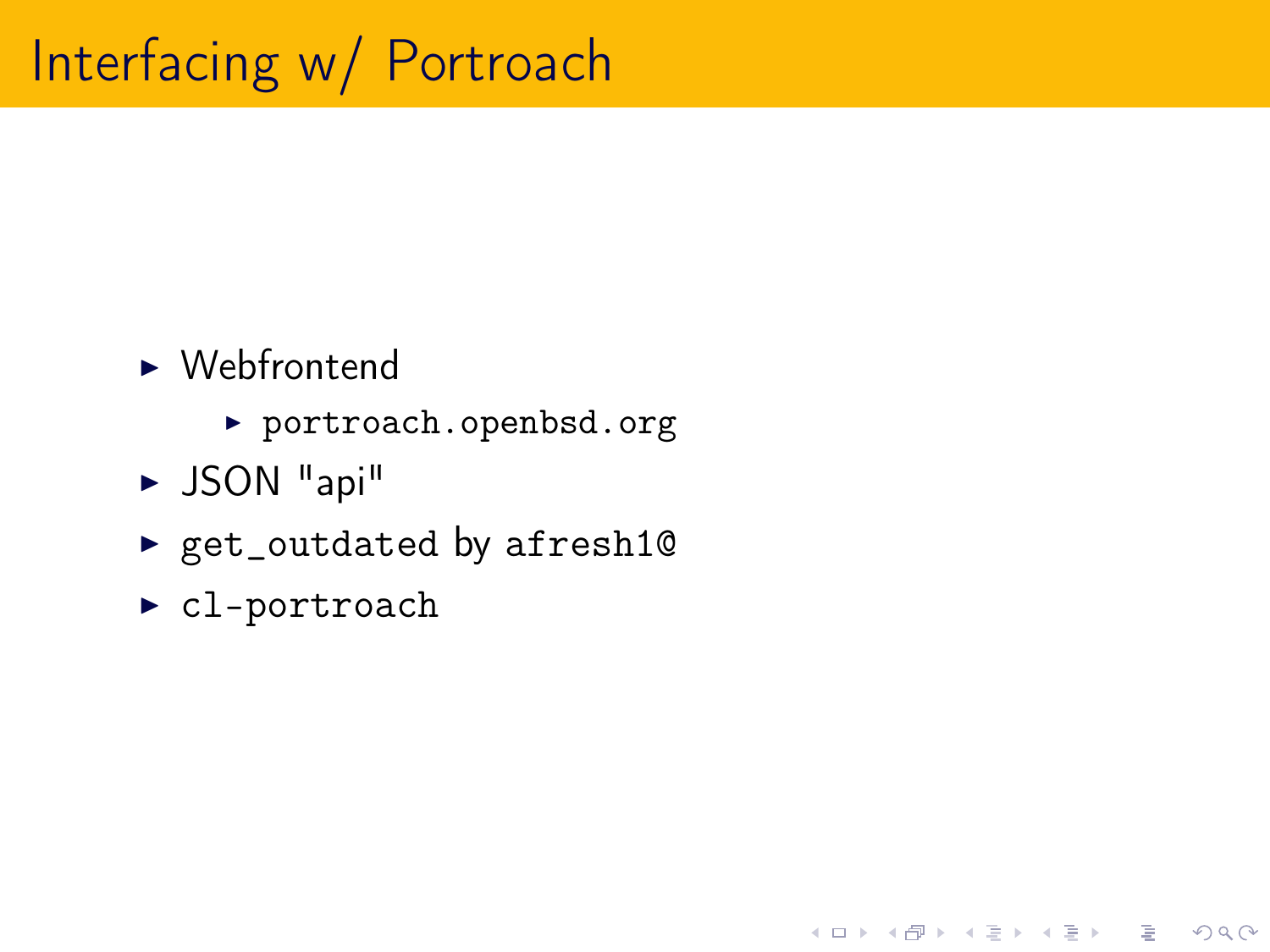CommonLisp interface to <portroach.openbsd.org>:

K ロ ▶ K 레 ▶ K 코 ▶ K 코 ▶ 『코 │ ◆ 9 Q Q ←

```
CL-USER> (portroach:print-summary)
"outdated_percentage" => "16.70"
"total outdated" \Rightarrow 1260
"total_ports" => 7545
NTI.
CL-USER>
```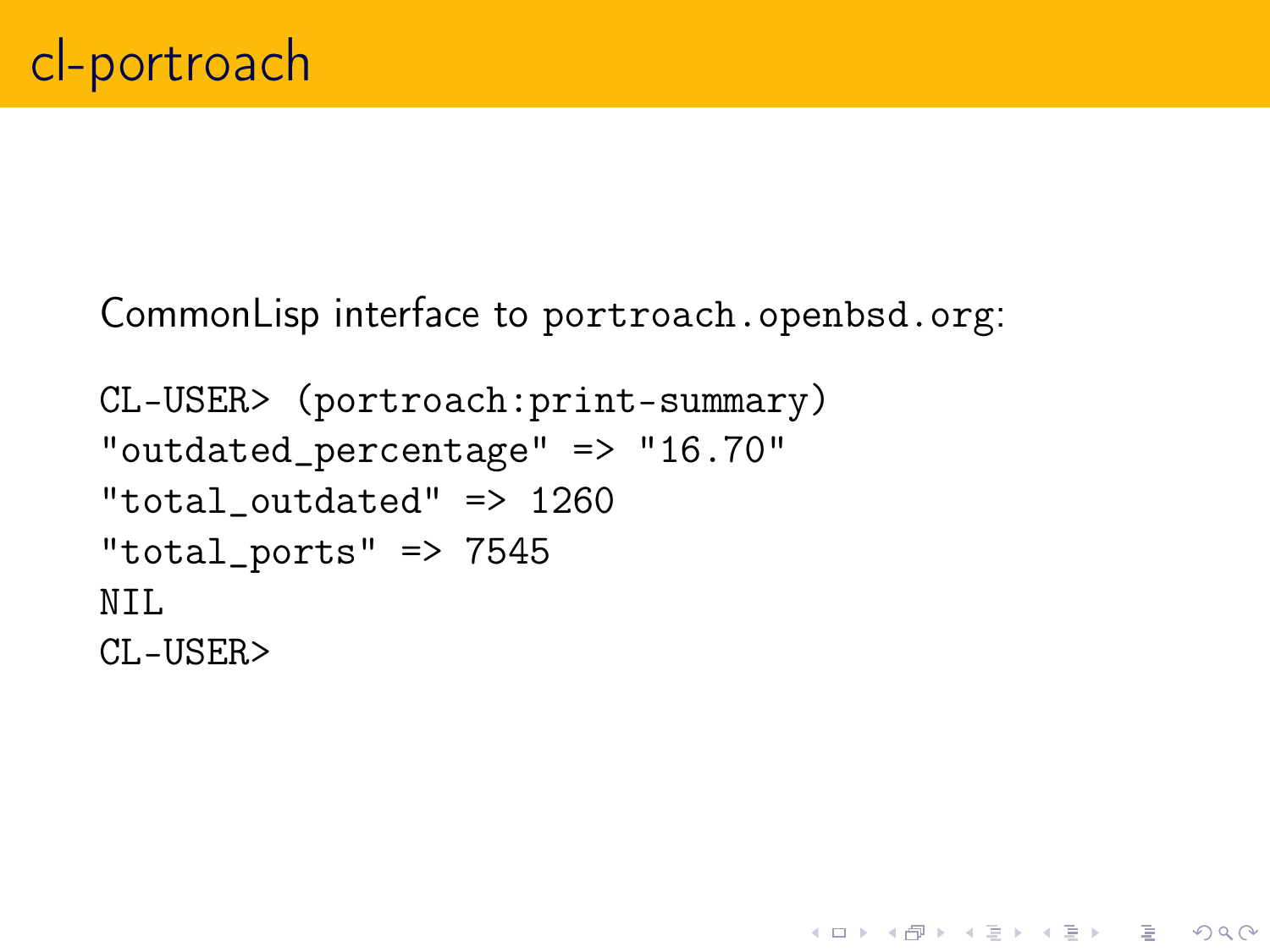```
CL-USER> (portroach:new-ports-for "jasper")
(("devel/libgtop2" . "2.32.0")
 ("sysutils/facter" . "3.1.0")
 ("textproc/elasticsearch" . "1.7.2"))
CL-USER>
```
▶ <https://github.com/jasperla/cl-portroach>

**KOD RED RED CORPORATION** 

 $\triangleright$  Not available via Quicklisp yet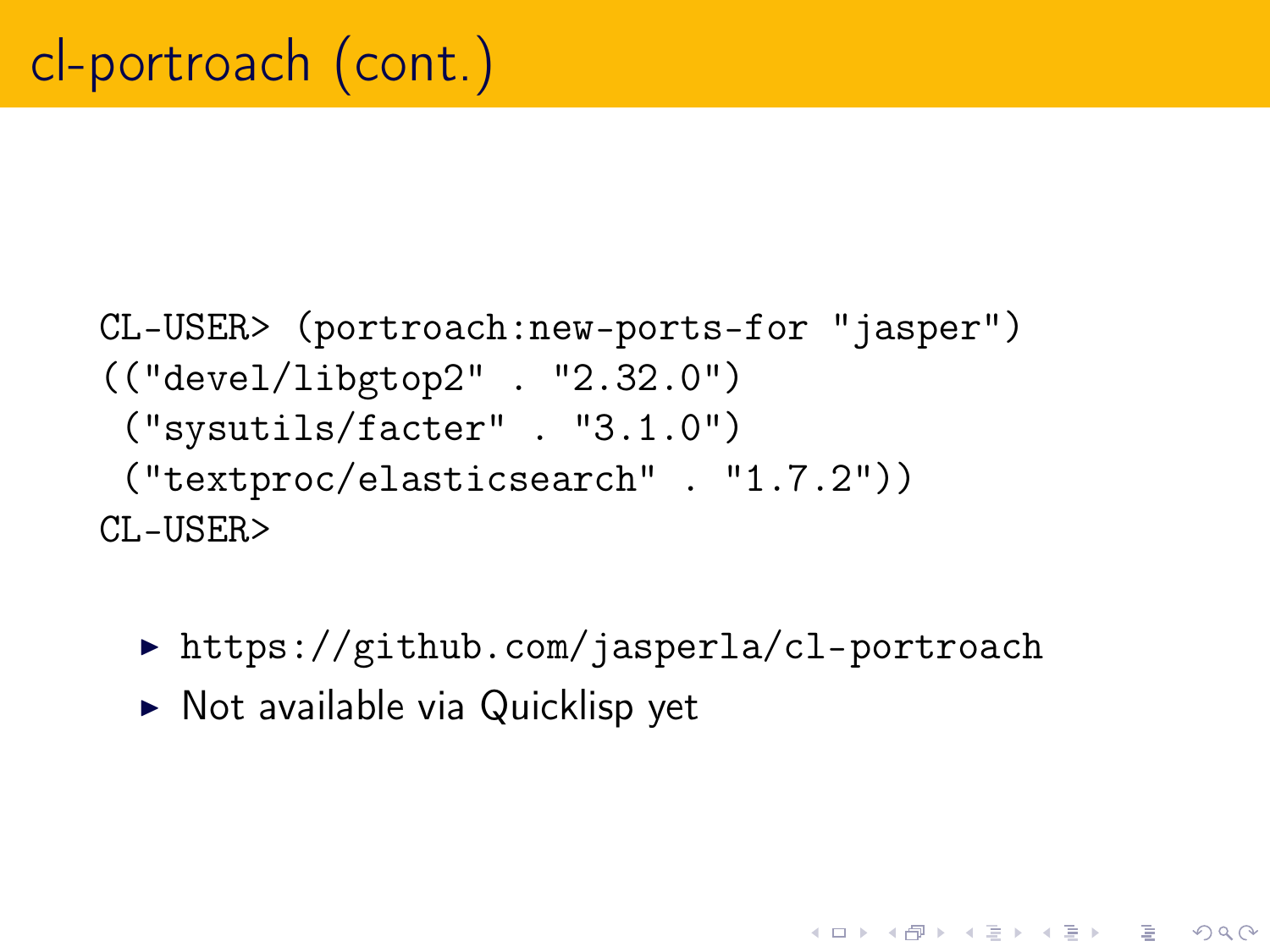# <span id="page-22-0"></span>[Future] Outstanding tasks / ideas

イロト イ母 トイミト イミト ニヨー りんぺ

### Ongoing tasks

- $\triangleright$  Coverage
	- $\blacktriangleright$  ports
	- $\blacktriangleright$  scanning
- $\blacktriangleright$  Version comparision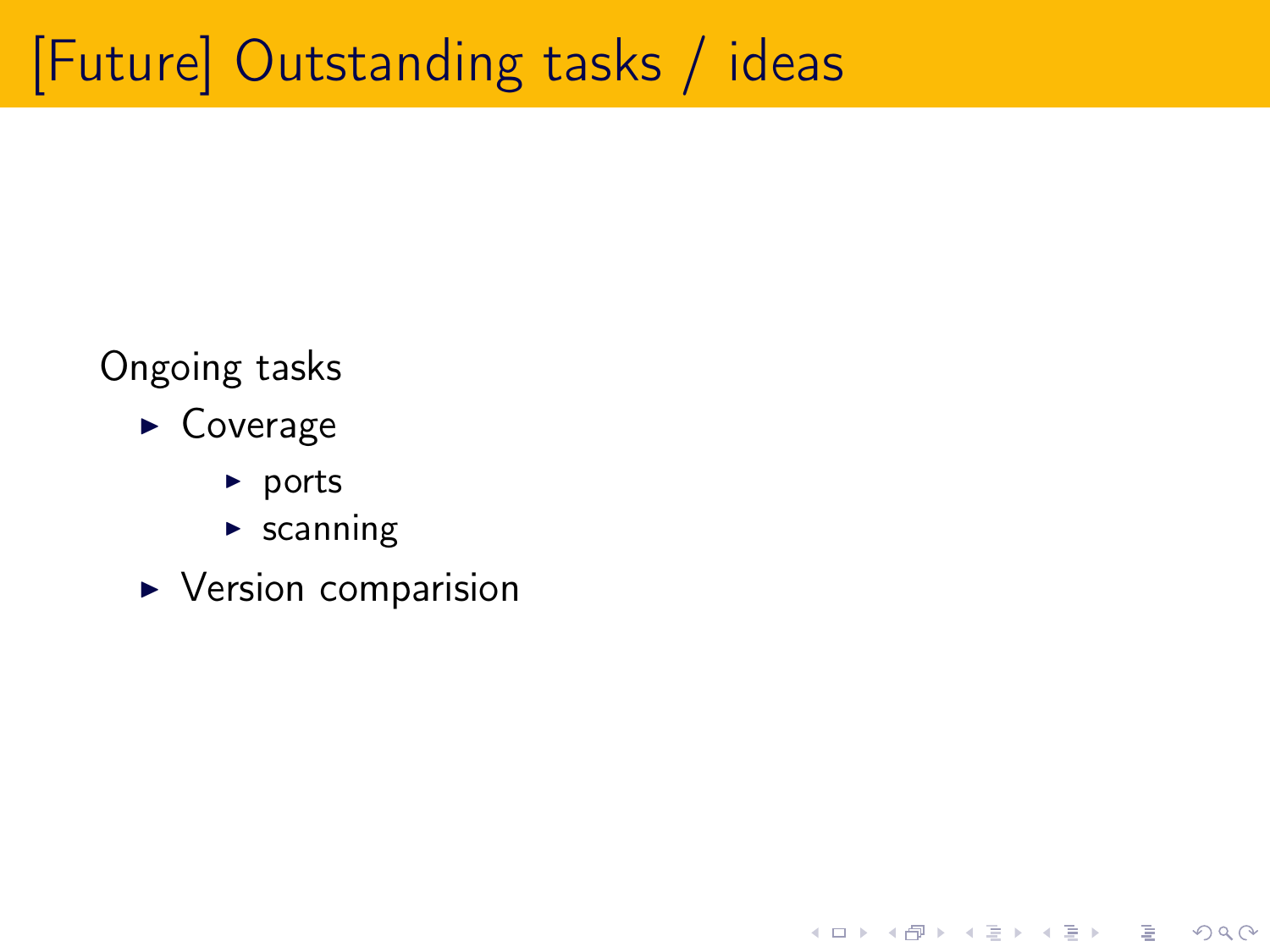- $\triangleright$  DPB integration
- $\blacktriangleright$  Improved frontend
	- $\triangleright$  category view (pkgpaths)
	- $\triangleright$  broken / unresponsive master sites

 $\blacktriangleright$  Proper tests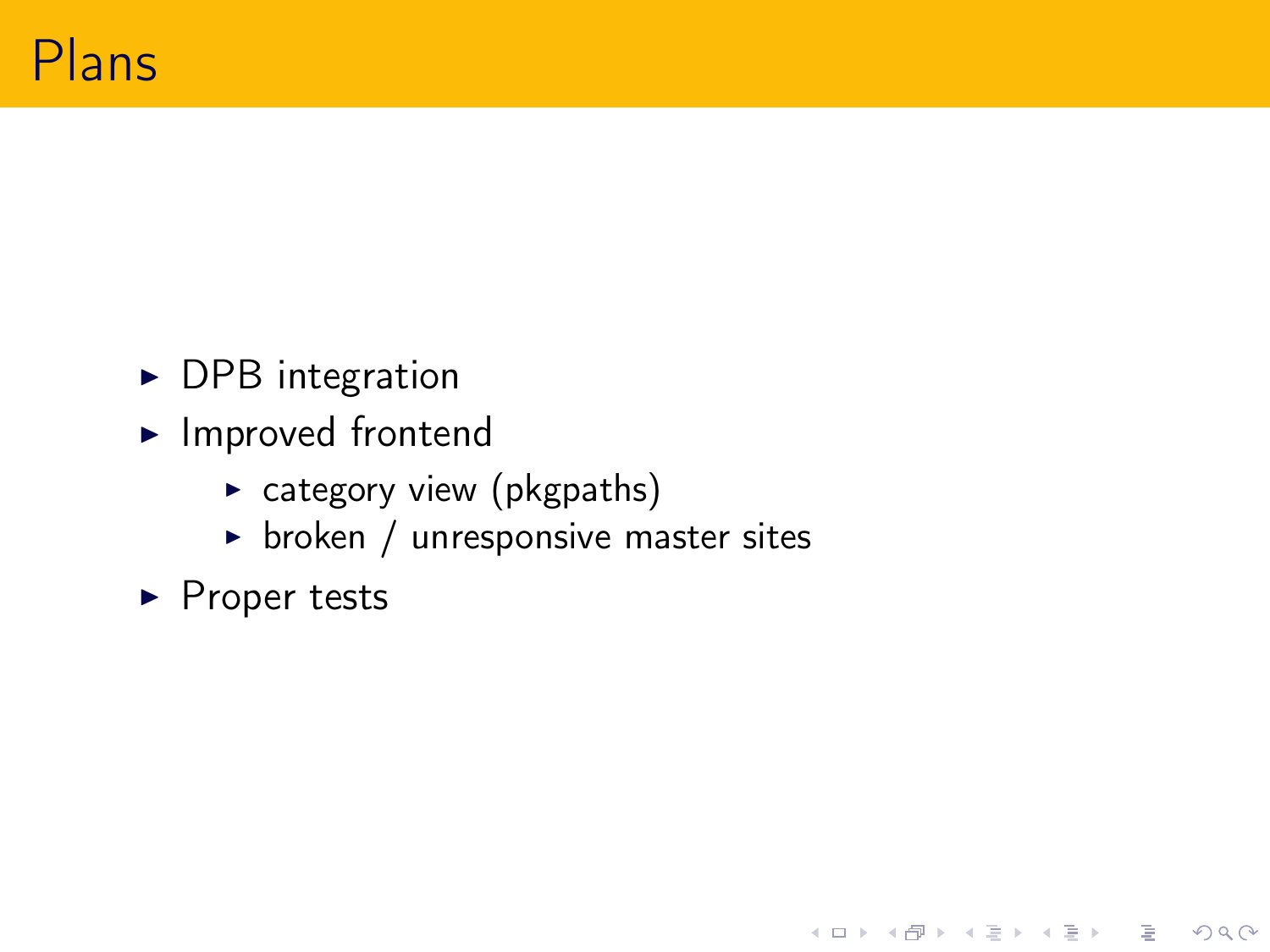- <span id="page-24-0"></span> $\triangleright$  OpenBSD distfile scanner
- ▶ originated from FreeBSD's portscout

- $\triangleright$  web-frontend and JSON "API"
- $\blacktriangleright$  site handlers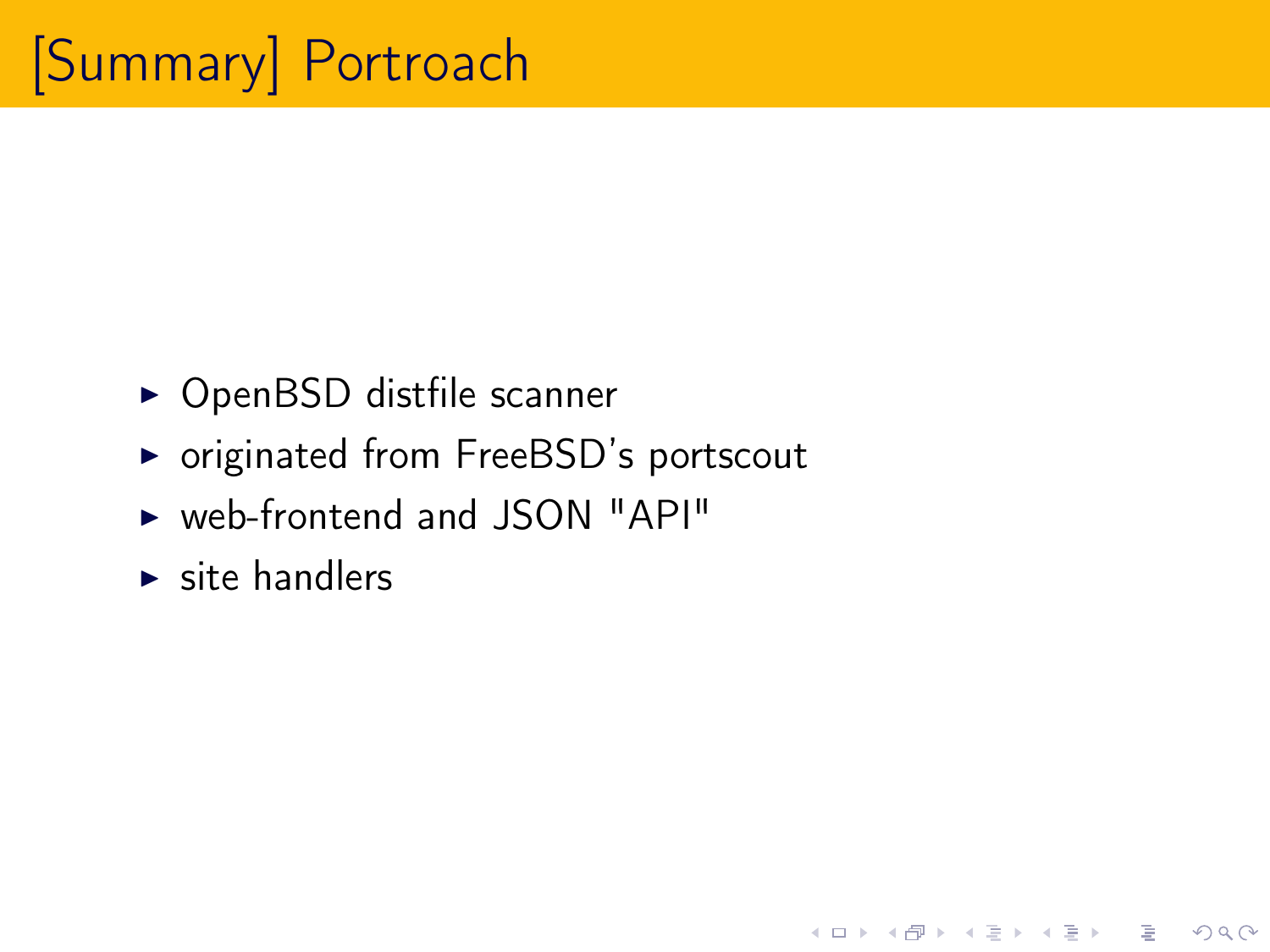▶ Antoine Jacoutot (ajacoutot©)

K ロ ▶ K 레 ▶ K 코 ▶ K 코 ▶ 『코 │ ◆ 9 Q Q ←

- ▶ Stuart Henderson (sthen@)
- ► Landry Breuil (landry@)
- ▶ Aaron Bieber (abieber@)
- $\blacktriangleright$  EuroBSDCon organizers